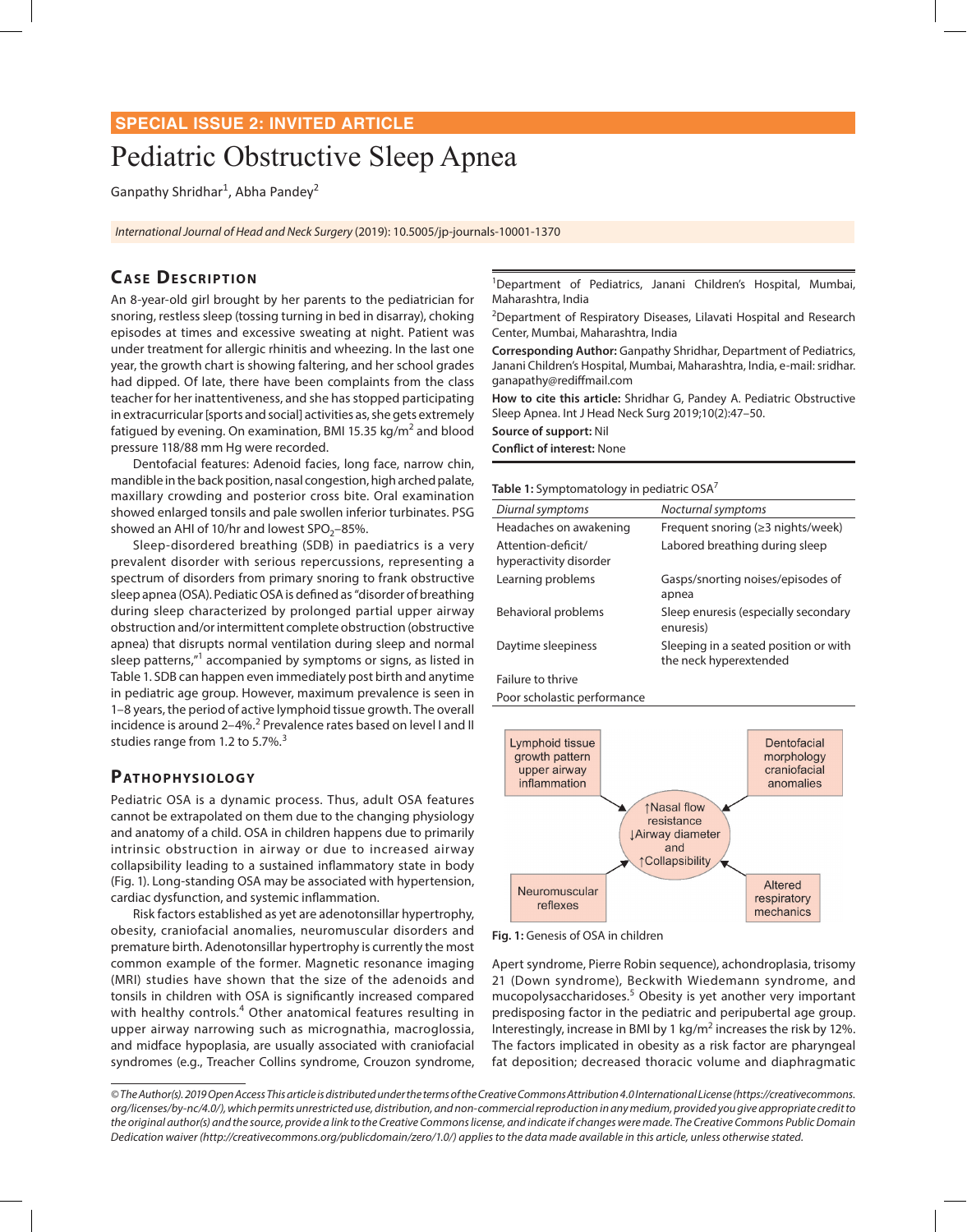excursion secondary to visceral and abdominal fat deposition and blunted cortical ventilator drive. There is an increased incidence of recurrences of OSA in these patients as well as a high risk to develop postoperative complications.<sup>6</sup> Increased airway collapsibility as in asthma, allergic rhinitis and neuromuscular disorders also predisposes children to develop OSA and thus should be addressed with appropriate treatment as soon as possible.

## **CLINICAL PRESENTATION**

Pediatric OSA has peculiar features which are different from adult OSA (Table 1). In children the complaints are raised by the parents in comparison to the bed partners in adults. In daytime, neurocognitive impairment is much more pronounced with behavioral problems, failure to thrive, learning problems than daytime sleepiness. As the child grows older, daytime somnolence is seen more commonly especially if child is obese. In nighttime, enuresis is a feature restricted to pediatric OSA. Symptomatology in pediatric age group encompasses significant non respiratory complaints too. Normal sleep architecture is maintained thus patients do not experience excessive daytime somnolence. Also, movement arousals secondary to restless sleep is more common in the pediatric age group. Physical examination shows an underweight or overweight child with tonsillar hypertrophy, adenoidal facies, mid facial deficiencies, micrognathia, retrognathia, high-arched palate, dentopalatal aberrations, hypotonia and craniofacial anomalies.

In the syndromic phenotype, Down syndrome needs a special mention as they are prone to develop OSA for a variety of reasons small upper airway, midfacial hypoplasia, micrognathia, relative macroglossia, lingual tonsil, decreased immunity and hypotonia; all these contribute to increase collapsibility of upper airway. $8$ Hence, a PSG is a must in all Down's patient before 4 years of age with suggestive symptoms.

#### **DIAGNOSIS**

When the symptomatology and signs point toward OSA, it is prudent to refer the child to a sleep consultant and otolaryngologist. The investigative modalities used in the study of sleep-disordered breathing are many but the gold standard is overnight attended PSG.<sup>9</sup> Diagnostic criteria need a clinical background to suspect and a PSG finding to confirm OSA (Fig. 2). AHI value is used for diagnosis and staging of pediatric OSA, where in mild OSA is defined as AHI of 1–5 per hour, moderate OSA is AHI of 5–10 per hour and severe OSA is AHI of more than 10 per hour. Lower cut-off in AHI criteria in pediatric age group in comparison to adults is due to

Criteria A and B must be met

- A. The presence of 1 or more of the following:
- 1. Snoring
- 2. Labored/paradoxical/obstructed breathing during sleep
- 3. Sleepiness/hyperactivity/behavioral/learning problems
- B. PSG demonstrates one or both of the following:
- 4. One or more obstructive/mixed apneas/hypopneas/
- hour of sleep 5. A pattern of obstructive hypoventillation
- (Atleast 25% of TST with  $PCO<sub>2</sub> > 50$  mm Hg) in association with One or more of the following:
	- -Snorina
	- -Flattening of inspiratory nasal pressure waveforms
- -Paradoxicalthoracoabdominal motion

the low functional residual capacity, relatively faster respiratory rate, low muscle mass and easy fatigability of the diaphragm.<sup>10</sup> Sleep questionnaire, video and audiotaping sleep and nocturnal oximetry are good screening tool in a resource restricted set-up. They are economical and easy to perform, but are only helpful if positive; as they do not record REM sleep, the stage of obstructive events, they may definitely underestimate the presence of SDB. Polysomnography features of pediatric OSA show a slight different trend than that in adults (Table 2). In pediatric age group, predominant obstructive apneas are seen which are REM phase phenomenon. Obese children with OSA behave like adult OSA patients.

In our case, the young girl has typical features of pediatric OSA affecting her scholastic performance and overall development. PSG demonstrates moderate OSA. Thus, this a classical case of pediatric OSA.

#### **Co n s e q u e nce s**

Like in adults, OSA in pediatric age group also brings in debilitating consequences with the systemic inflammation all over. Longstanding pediatric OSA is associated with hypertension, cardiac dysfunction, metabolic complications and neurobehavioral compromises as depicted in Figure 3. These consequences are not that commonly seen in children as in adults.

# **TREATMENT**

Definitive treatment is considered in children with moderate and severe grade of OSA. Mild OSA needs close monitoring with supportive care. Mainstay of treatment as explained above stays surgical intervention where indicated. Weight loss should always be encouraged in all children and even in postoperative phase. PAP therapy and oral appliances are helpful but compliance is a major concern. Compliance to PAP therapy can be improved by educating mothers and introducing the mask in a playful way to child. Family members can contribute by fulfilling the part of play therapist. Drug treatment which includes a trial of intranasal corticosteroids (mometasone or fluticasone or budesonide) and oral leukotriene receptor antagonist montelukast for a period of at least 3 months to reduce mucosal inflammation and adenotonsillar hypertrophy. Nutritional and physical rehabilitation is very important in growing children. Myofunctional therapy a physiotherapy of the orofacial and oropharyngeal muscles as an adjuvant to other therapies is recommended. It has role in lip and tongue posture which favors normal nasomaxillary unit development.<sup>11</sup> Behavioral therapy in selected patients should be considered. Sleep hygiene is equally important in this age group as well like in adults.

#### **Surgery**

With the understanding and plethora of literature to support, surgical intervention is the first line of treatment in those with evident adenotonsillar hypertrophy as a contrast to adult OSA where surgical intervention comes in picture once PAP therapy fails due to any reason. Adenotonsillectomy is the most commonly performed surgery followed by craniofacial surgeries and tracheostomy. Importantly, postoperative airway and anesthesia complications are a possibility in children with OSA because they already have a blunted ventilatory response to hypoxia and hypercarbia. Adenotonsillectomy is a common surgery done in children but needs to be carefully conducted in children with OSA. A subset of pediatric OSA is more prone to develop postoperative **Fig. 2:** Diagnostic criteria for pediatric OSA9

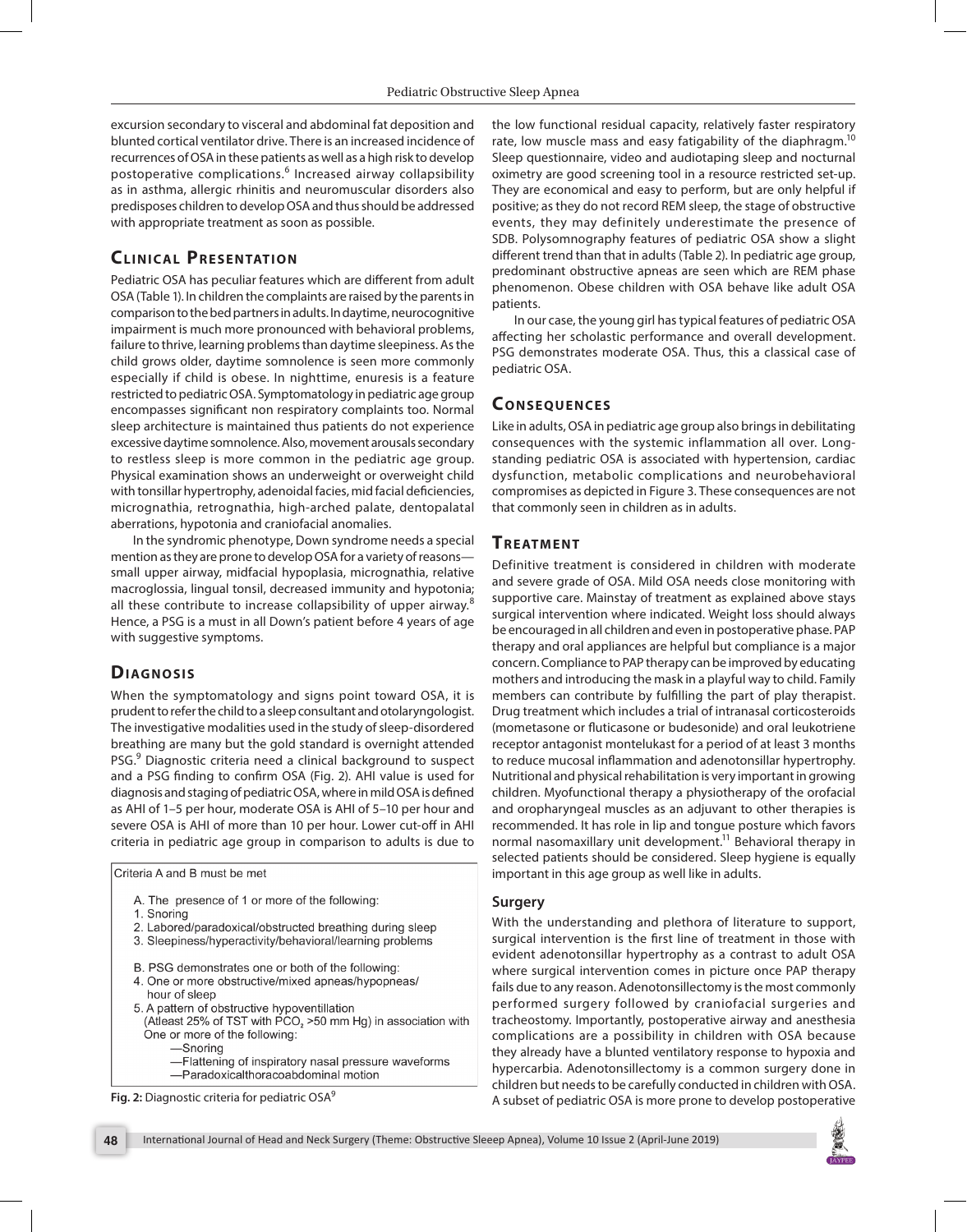Pediatric Obstructive Sleep Apnea

| Parameters                           | Pediatric OSA                                                                                                                             | Adult OSA                                                                                                      |
|--------------------------------------|-------------------------------------------------------------------------------------------------------------------------------------------|----------------------------------------------------------------------------------------------------------------|
| Age                                  | Affects all ages, peaks at 1-8 years                                                                                                      | Elderly age group                                                                                              |
| Gender                               | $Male = Female (till puberty)$<br>Postpubertal, males have slight preponderance<br>than females                                           | Male > female (till menopause, then equal preva-<br>lence noted)                                               |
| <b>Risk factors</b>                  | · <1 year: Craniofacial anomalies, syndromes,<br>neurological disorders<br>• 1-8 years: Adenotonsillar hypertrophy<br>• >8 years: Obesity | Obesity, craniofacial abnormalities, etc.                                                                      |
| Neurocognitive effects               | ADHD, impaired concentration, performance, low<br>IQ                                                                                      | Daytime somnolence, impaired vigilance and<br>memory                                                           |
| Oral examination                     | Adenotonsillar hyperhertrphy                                                                                                              | Crowded oropharynx                                                                                             |
| <b>PSG (13)</b><br>Apnoea Definition | Cessation of airflow (drop in the Peak signal excur-<br>sion by ≥90%) for at least two respiratory cycles                                 | Cessation of airflow (drop in the Peak signal<br>excursion by ≥90%) ≥10 seconds                                |
| Obstruction                          | Persistent partial upper airway obstruction (hy-<br>poventilation)                                                                        | Frank and cyclic partial or complete upper airway<br>obstruction                                               |
| Transcutaneous CO2/ End tidal CO2    | Rise of PaCO <sub>2</sub>                                                                                                                 | In selected Cases, may be raised                                                                               |
| <b>Cortical Arousals</b>             | Low frequency of arousals secondary to respirato-<br>ry events (20% of obstructive apnea are followed<br>by cortical arousal)             | Apnoeic episodes are followed by arousal                                                                       |
| Sleep architecture                   | Normal sleep architecture                                                                                                                 | Fragmented sleep and decrease in sleep efficiency                                                              |
| State of OSA                         | Obstructive apnea and hypopneas are a REM<br>related phenomena                                                                            | Usually occur in both REM and NREM sleep                                                                       |
| Severity of OSA                      | • Mild: 1-5 events/hour<br>· Moderate: 5-10 events/hour<br>• Severe: >10 events/hour                                                      | · Mild: 5-15 events/hour<br>· Moderate: 15-30 events/hour<br>· Severe: > 30 events/hour                        |
| Surgical intervention                | If adenotonsillar hypertrophy noted, surgical exci-<br>sion is mainstay in management                                                     | Surgical intervention should be opted for a very<br>small subset where standard PAP therapy is not<br>feasible |





**Fig. 3:** Consequences in Pediatric OSA

complications like negative pressure pulmonary edema especially in those with severe grade, less than 3 years of age, premature, obese or failure to thrive, down syndrome, craniofacial anomalies, cardiac involvement (right ventricular dysfunction/pulmonary hypertension), chronic lung disease, neuromuscular disorder, sickle cell disease. These children are more prone to the depressive effects of sedatives and opioids used in induction and pain management during and following adenotonsillectomy.12 Craniofacial surgeries are restricted to children with syndromic craniofacial anomalies. Tracheostomy is the most definitive intervention in obstructive OSA but rarely performed as it projects the child to a poorer quality of life.

#### **Follow-up PSG**

These corrective interventions can significantly reduce the grade of OSA but may not lead to a definitive cure. Thus, a repeat PSG

is recommended postoperatively in these children to establish residual OSA. Generally, PSG is recommended 6 weeks after adenotonsillectomy, after 12 weeks of montelukast/nasal steroid treatment, 12 months after rapid maxillary expansion and after 6 months with orthodontic appliances. Children on CPAP or BPAP should be reevaluated at least every 12 months after initial titration.<sup>13,14</sup>

## **PEARLS OF WISDOM**

- Pediatric OSA is a common disorder often underdiagnosed.
- Risk factors should be identified early.
- Symptomatology in pediatric age group is different than adults.
- Diagnosis relies upon suggestive symptoms and confirmatory supervised laboratory PSG like in adults.
- Adenotonsillectomy is the first line of treatment in children who are surgical candidates.
- PAP therapy is equally important but needs innovative ways to improve compliance with children.
- There is a definitive role of orofacial myofunctional therapy in nonobstructive sleep apnea: Focus on myofunctional therapy in obese pediatric OSA.

# **Re f e r e nce s**

- 1. American Thoracic Society. Standards and indications for cardiopulmonary sleep studies in children. Am J Respir Crit Care Med. 1996;153(2):866–878.
- 2. Kaditis AG. Epidemiologic Aspects of Pediatric OSA around the World. In: Kheirandish-Gozal L, Gozal D, editors. Clinical guide to pediatric sleep medicine. Humana Press; 2012. pp. 279–290.